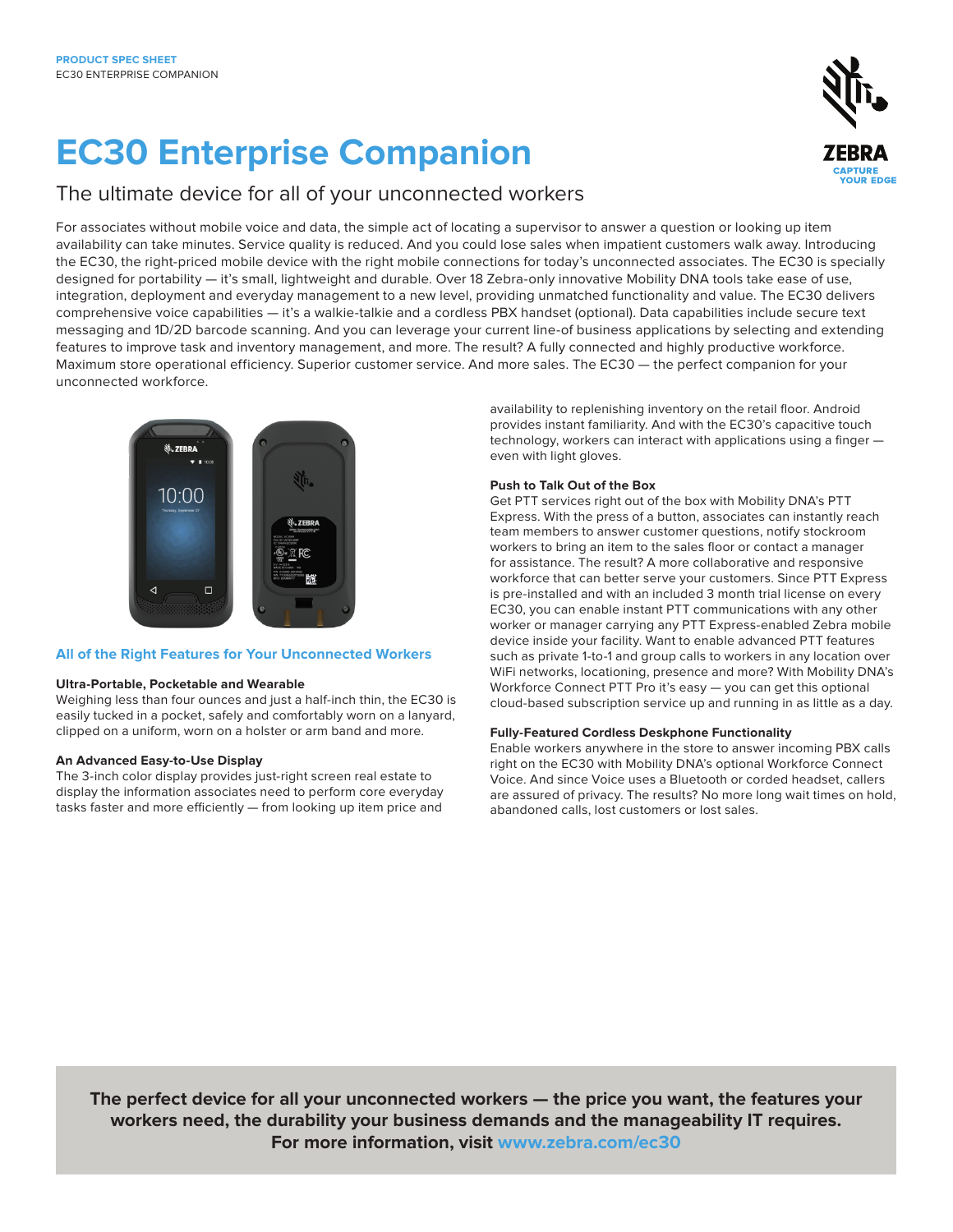#### **Easy and Secure Text Messaging**

The optional Workforce Connect PTT Pro offers secure text messaging, providing the crucial security required in retail. Other advanced text-based features include Message of the Day, allowing managers to send important audio and video announcements to all or select groups of workers — making it easy to reach associates who don't have company email.

#### **Fast and Dependable Barcode Scanning**

Unlike competitive devices that are voice-only, the EC30 offers an integrated 1D/2D barcode scanner so workers can scan barcodes to perform core tasks faster and more efficiently, from price checks to item lookup, time and attendance tracking and more.

#### **Durable for All-Day, Every Day Use**

Drop it on the floor. Spill water on it. Use it in a dusty backroom or out in the rain. Even clean it after use in the deli or in between shifts. The EC30 can handle it all.

#### **Full-Shift Power**

A full charge provides enough power for an 8 to 10 hour shift. And with Zebra's free PowerPrecision+ battery management tools, you can easily manage battery health across your entire device pool, ensuring that associates always begin each shift with a healthy and fully-charged battery.

#### **Dependably Superior WiFi Connections**

Best-in-class WiFi technologies extend WiFi range, increase WiFi speed and strengthen WiFi connections, providing associates with constant application availability and near-instant application response times.

#### **Easy Integration, Deployment and Management**

#### **The Power of a Single Platform for Your Entire Retail Operation**

The EC30 joins Zebra's new ultimate Android mobile device family, which includes Android mobile handheld, vehicle mount and tablet computers that all share the same Zebra Android platform. IT support time and costs are reduced — with a common OS, processor, WiFi and Bluetooth radios and more, there's just one platform for IT to understand and manage. And with the ultrapowerful SD660 processor and advanced memory architecture, you get the same superior performance on all your voice and data applications on all of your ultimate family devices.

#### **Supports Your Standard Mobile Device Management System**

Device management is easy with support for AirWatch and SOTI. Now you can manage your EC30 with the same Enterprise Mobility Management (EMM) solution you use to manage your other Zebra mobile devices — unlike competitive solutions.

#### **Supports Your Existing Line-of-Business Applications**

Modify existing line-of-business applications to extend features suitable for display on the 3-inch EC30 display to improve worker productivity and store operational efficiency. The time and cost to develop task management, product lookup and other applications for the EC30 is minimized, while the value of your current line-ofbusiness applications is maximized.

#### **Enterprise Charging Options for Easy Backroom Management**

Create a cost-effective rack-mounted backroom charging solution with the two-slot or 10-slot ShareCradle that can accommodate your EC30 and other select Zebra mobile computers and printers.

#### **The Ultimate in Value with Mobility DNA — Only from Zebra**

#### **Improve Ease-of-Use, Manageability, Performance, Security and Application Development Simplicity**

Mobility DNA's large family of applications brings unsurpassed value to Zebra Android devices, including the EC30 — and many applications are pre-loaded and ready to use at no cost. LifeGuard™ for Android<sup>™</sup> ensures the availability of security updates every day your EC30 devices are in service — along with easy, revolutionary end-to-end control of the OS update process. Easily find misplaced devices with Device Tracker. Identify device issues that can be repaired on site to eliminate needless trips to the Zebra Repair Center — and device downtime — with Device Diagnostics. Maximize the performance of your WiFi network to create more reliable WiFi connections with WorryFree WiFi. Easily stage devices for use with StageNow — including disabling any standard Google Mobile Services (GMS) that may not be suitable for use in your business. Only enable workers to use the applications and device features you specify with Enterprise Home Screen to prevent personal use of the device during business hours. Provide your users with a customized on-screen keyboard that enables faster data entry with Enterprise Keyboard. And much more.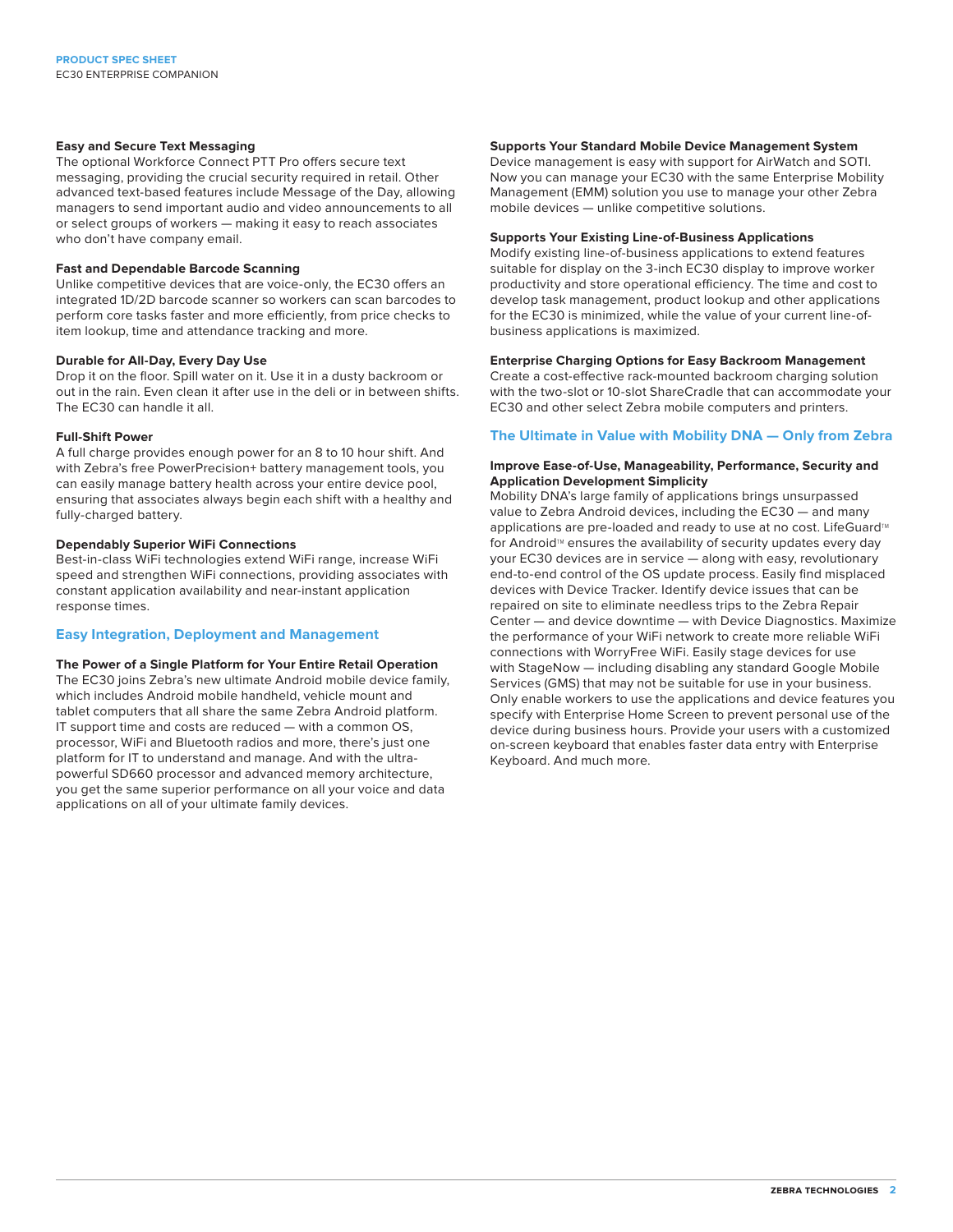## **EC30 Specifications**

| <b>Physical Characteristics</b>     |                                                                                             |
|-------------------------------------|---------------------------------------------------------------------------------------------|
| <b>Dimensions</b>                   | 4.5 in. W x 2.2 in. H x 0.55 in. D<br>114 mm W x 57 mm H x 14 mm D                          |
| Weight                              | 3.88 oz./110 g                                                                              |
| Display                             | 3 in. color display FWVGA (854 x 480) IPS<br>Transmissive TFT I CD                          |
| <b>Touch Panel</b>                  | Capacitive touch with dual-touch operation (finger<br>and glove)                            |
| Power                               | Standard capacity, 1200mAh rechargeable Li-lon,<br>PowerPrecision+ battery (embedded)       |
| Keys                                | Scan; power; push-to-talk (PTT); volume; home<br>(physical); recent apps; back (capacitive) |
| <b>Notifications</b>                | Audible tone: multi-color LEDs                                                              |
| Connectivity                        | USB C (USB 2.0) and charge-only contacts - data<br>transfer; charging                       |
| <b>Performance Characteristics</b>  |                                                                                             |
| CPU                                 | Qualcomm Snapdragon™ 660 octa-core 2.2 GHz                                                  |
| <b>Operating System</b>             | Android 10; upgradeable through A11/R <sup>1</sup>                                          |
| Memory                              | 4GB LPDDR4 SDRAM Discrete / 32GB MLC eMMC<br>Flash                                          |
| <b>User Environment</b>             |                                                                                             |
| Operating Temp.                     | 32° F to 122° F/0° C to 50° C                                                               |
| Storage Temp.                       | -40° F to 158° F/-40° C to 70° C                                                            |
| Humidity                            | 5% to 95% non-condensing                                                                    |
| Sealing                             | <b>IP54</b>                                                                                 |
| <b>Drop Specification</b>           | 4 ft./1.2 m drop to smooth concrete across<br>operating temperature                         |
| <b>Tumble Specification</b>         | 1.000 1.6 ft./0.5 m tumbles                                                                 |
| Electrostatic<br>Discharge (ESD)    | +/-20 kVDC air discharge; +/-10 kVDC direct<br>discharge; +/- 10 kVDC indirect discharge    |
| <b>Wireless Data Communications</b> |                                                                                             |
| <b>WLAN/Radio</b>                   | 802.11 a/b/g/n/ac/r/k/d/h/i/w, IPv4, IPv6 2x2<br>MU-MIMO                                    |

**Data Rates** 5GHz: 802.11a/n/ac — up to 866.7 Mbps

2.4GHz: 802.11b/g/n — up to 300 Mbps

|                            | <b>Wireless Data Communications (continued)</b>                                                                                                                                                                                                                                                                                                                                                  |
|----------------------------|--------------------------------------------------------------------------------------------------------------------------------------------------------------------------------------------------------------------------------------------------------------------------------------------------------------------------------------------------------------------------------------------------|
| <b>Operating Channels</b>  | Channel 1-13 (2412-2472 MHz): 1, 2, 3, 4, 5, 6, 7, 8,<br>9, 10, 11, 12, 13<br>Channel 36-165 (5180-5825 MHz): 36, 40, 44, 48,<br>52, 56, 60, 64, 100, 104, 108, 112, 116, 120, 124, 128,<br>132, 136, 140, 144, 149, 153, 157, 161, 165<br>Channel Bandwidth: 20, 40, 80 MHz<br>Actual operating channels/ frequencies and<br>bandwidths depend on regulatory rules and<br>certification agency. |
| Security and<br>Encryption | WEP (40 or 104 bit); WPA/WPA2 Personal (TKIP<br>and AES); WPA/WPA2 Enterprise (TKIP and AES)<br>-EAP-TTLS (PAP, MSCHAP, MSCHAPv2), EAP-TLS,<br>PEAPv0-MSCHAPv2, PEAPv1-EAP-GTC and LEAP,<br>EAP-PWD                                                                                                                                                                                              |
| <b>Certifications</b>      | WFA (802.11n, WMM-PS, 801.11ac, PMF)                                                                                                                                                                                                                                                                                                                                                             |
| <b>Fast Roam</b>           | PMKID caching; Cisco CCKM; 802.11r; OKC                                                                                                                                                                                                                                                                                                                                                          |
| <b>WPAN</b>                | Bluetooth 5.0 with Bluetooth Low Energy (BLE)                                                                                                                                                                                                                                                                                                                                                    |
| <b>Voice and Audio</b>     |                                                                                                                                                                                                                                                                                                                                                                                                  |
| Audio                      | Speaker: 1 Watt (90dB spl), integrated microphone,<br>3.5mm audio jack support (wired and Bluetooth<br>headset support)                                                                                                                                                                                                                                                                          |
| Push-to-Talk               | PTT (Workforce Connect PTT Express and Pro): via<br>speaker/microphone on device and via headset<br>VoIP (Workforce Connect Voice): via headset only<br>Bluetooth audio supported (NB and WB)<br>Google Voice Entry<br>Google Voice Assist<br>PTT Express is Pre loaded and with 3 month trial<br>license"                                                                                       |
| <b>Data Capture</b>        |                                                                                                                                                                                                                                                                                                                                                                                                  |
| Scanning                   | 1D/2D Imager (SE2100)                                                                                                                                                                                                                                                                                                                                                                            |
| <b>Sensor Technology</b>   |                                                                                                                                                                                                                                                                                                                                                                                                  |
| Magnetometer               | eCompass automatically detects direction and<br>orientation                                                                                                                                                                                                                                                                                                                                      |
| <b>Motion Sensor</b>       | 3-axis Accelerometer with MEMS Gyro                                                                                                                                                                                                                                                                                                                                                              |
|                            | Detects linear acceleration of the EC30                                                                                                                                                                                                                                                                                                                                                          |
| Gyroscope                  |                                                                                                                                                                                                                                                                                                                                                                                                  |

#### **Markets and Applications**

**Retail USERS:**

#### **Sale associates**

**In-store operatives (security, cleaners)**

**Receiving-dock personnel**

#### **Stock-room personnel**

- Picking/packing
- Put-away and replenishment
- Returns processing
- Price check and item lookup
- Inventory and cycle counts
- Push To Talk
- Task management
- Location tracking
	- Time and
	- attendance tracking **Hospitality**

#### **USERS:**

#### **Associates**

#### **Housekeeping**

- Guest management
- Mobile check-in/ register guest
- experience • Housekeeping/ maintenance
- Scheduling
- Associate locationing
- Productivity tracking
- Traveler/commuter check-ins
- Push To Talk
- Inventory management (back rooms)
- Receiving
- Time and
- attendance tracking
- Tracker/panic button for emergencies via programmable key(s)